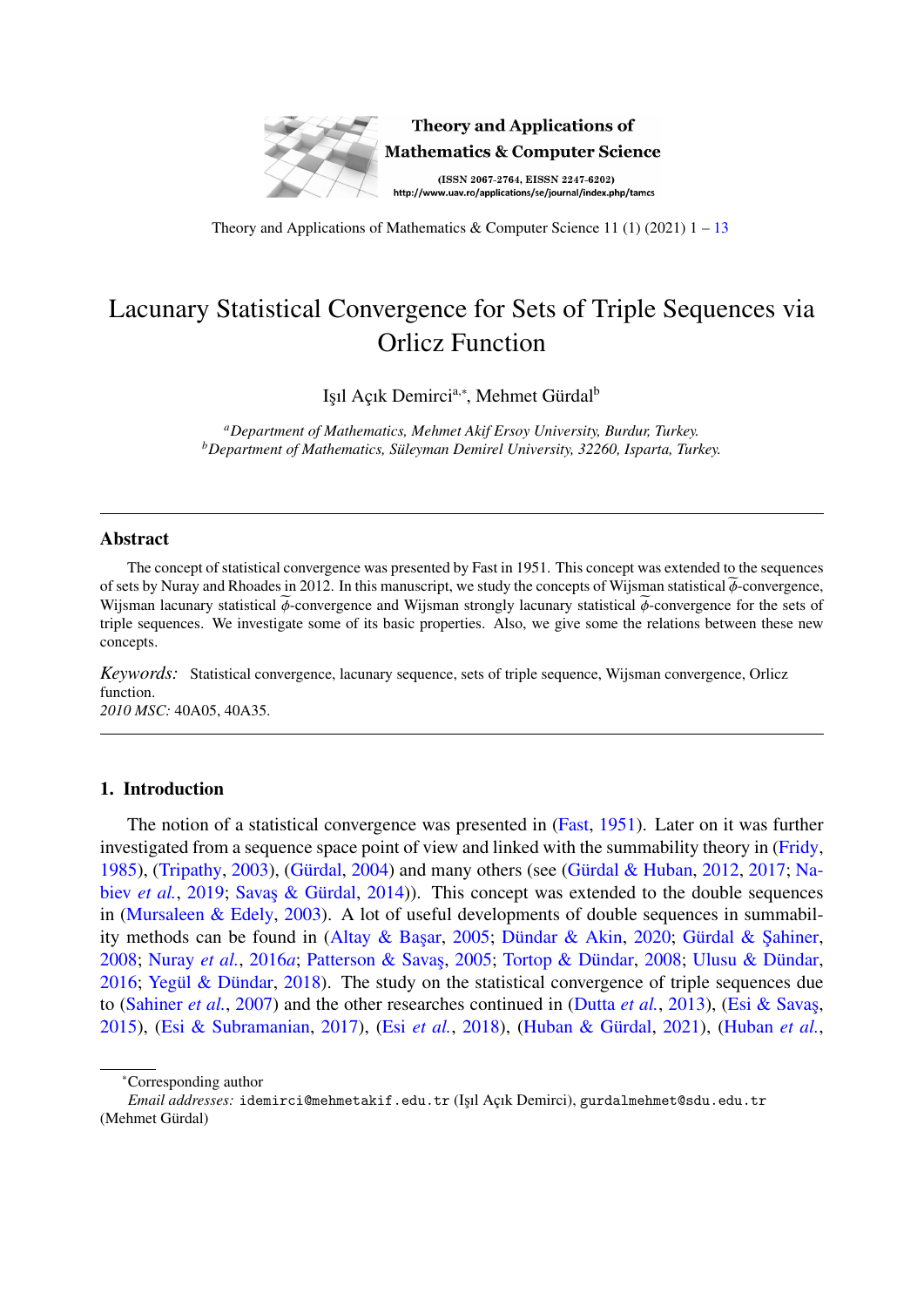[2020\)](#page-11-12), [\(Subramanian & Esi,](#page-11-13) [2017](#page-11-13)*a*), [\(Subramanian & Esi,](#page-11-14) [2017](#page-11-14)*b*) and [\(Subramanian & Esi,](#page-11-15) [2018\)](#page-11-15). The idea of convergence of sequences of points has been extended to convergence of sequences of sets by several researchers (see [\(Nuray & Rhoades,](#page-11-16) [2012;](#page-11-16) Ulusu & Dündar, [2014;](#page-11-17) [Ulusu & Nuray,](#page-12-1) [2012;](#page-12-1) [Wijsman,](#page-12-2) [1966\)](#page-12-2)). Nuray and Rhoades extended the notion of convergence of set sequences to statistical convergence, and gave some basic theorems [\(Nuray & Rhoades,](#page-11-16) [2012\)](#page-11-16). Studies on this subject continue to be actively studied recently.

Since sequence convergence plays a very important role in the fundamental theory of mathematics, there are many convergence concepts in summability theory, in classical measure theory, in approximation theory and in probability theory, and the relationships between them are dis-cussed. The interested reader may consult (Gürdal & Huban, [2014\)](#page-11-18), [\(Hazarika](#page-11-19) *et al.*, [2020\)](#page-11-19) and [\(Mohiuddine & Alamri,](#page-11-20) [2019\)](#page-11-20), the monographs (Başar, [2012\)](#page-10-11) and (Mursaleen & Başar, [2020\)](#page-11-21) for the background on the sequence spaces and related topics. Inspired by this, in this paper, a further investigation into the mathematical properties of triple sequences will be made. Section 2 recalls some definitions and theorems in summability theory. In Section 3, we study the concepts of Wijsman statistical convergent, Wijsman lacunary statistical convergent, Wijsman lacunary convergent and Wijsman strongly lacunary convergent triple sequences of sets using the Orlicz function  $\phi$ , and investigate the relationship among them.

#### 2. Definitions and notations

The notion of statistical convergence depends on the density of the subsets of the set  $\mathbb N$  of positive integers.

If *K* is a subset of N, then  $K_n$  denotes the set  $\{k \in K : k \leq n\}$  and  $|K_n|$  also denotes the cardinality of the set  $K_n$ . The natural density of  $K$  given by

$$
\delta(K)=\lim_{n\to\infty}\frac{1}{n}|K_n|.
$$

It is said that a sequence  $x = (x_k)_{k \in \mathbb{N}}$  is statistically convergent to a point *L*, which provided that

$$
\delta\left(\left\{k\in\mathbb{N}:|x_k-L|\geq\varepsilon\right\}\right)=0,
$$

for every  $\varepsilon > 0$ . If  $(x_k)_{k \in \mathbb{N}}$  is statistically convergent to *L* and is written as *st*-lim  $x_k = L$ .

The statistical convergence of any real sequences is defined in some articles relative to absolute value. The absolute value of real numbers is special of an Orlicz function [\(Rao & Ren,](#page-11-22) [2002\)](#page-11-22). That is, the function  $\widetilde{\phi} : \mathbb{R} \to \mathbb{R}$  which is a continuous on  $\mathbb{R}$  and is even, non-decreasing on  $\mathbb{R}^+$ , and satisfying satisfying

 $\widetilde{\phi}(x) = 0$  if and only if  $x = 0$  and  $\widetilde{\phi}(x) \rightarrow \infty$ , as  $x \rightarrow \infty$ .

An Orlicz function  $\widetilde{\phi} : \mathbb{R} \to \mathbb{R}$  is said to satisfy the  $\Delta_2$  condition if there is a positive real number *M* while  $\widetilde{\phi}(2x) \leq M \cdot \widetilde{\phi}(x)$  for each  $x \in \mathbb{R}^+$ . Few examples of Orlicz functions are given below: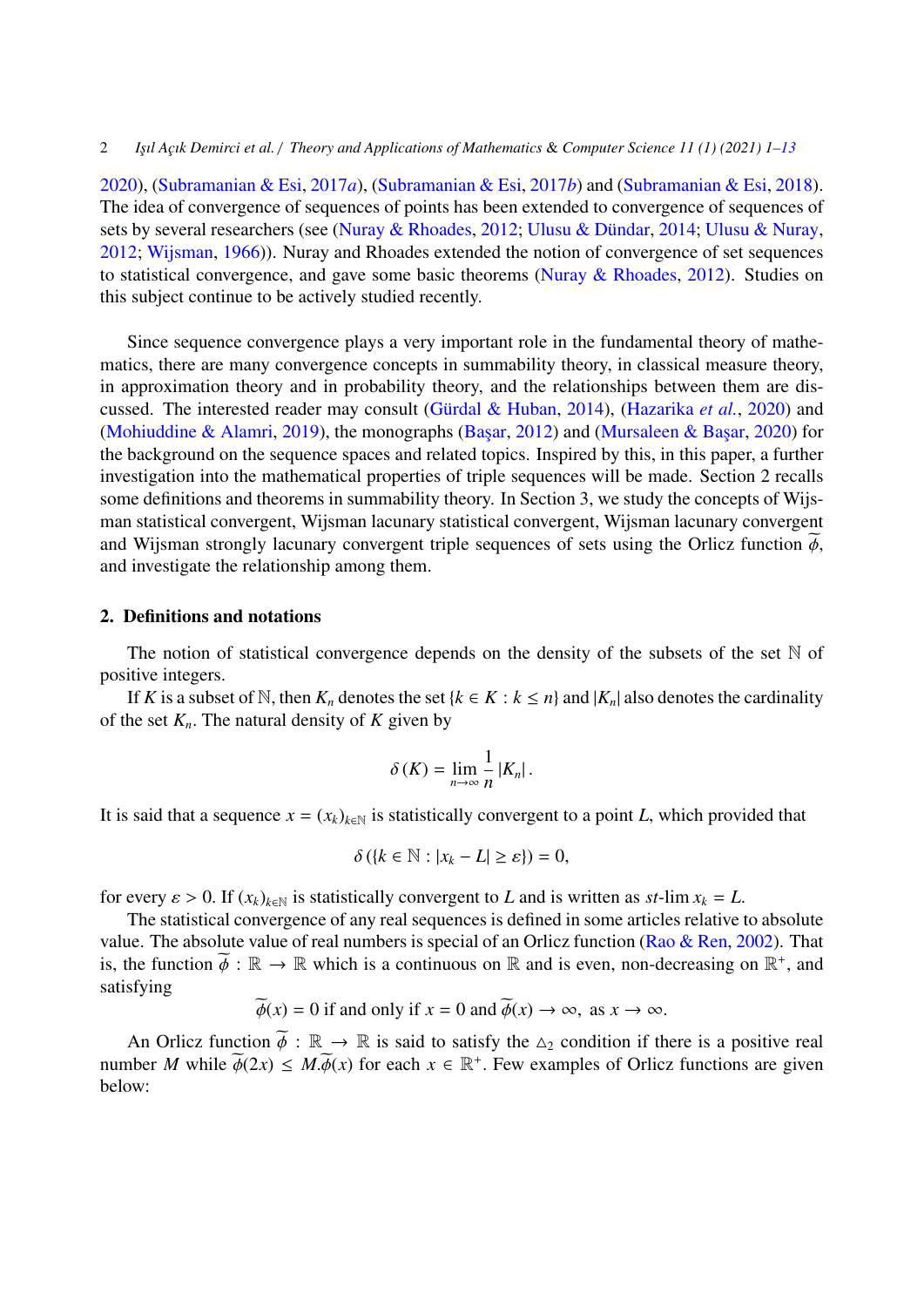*Example* 1. (i) For a fixed  $r \in \mathbb{N}$ , the function  $\tilde{\phi} : \mathbb{R} \to \mathbb{R}$  defined as  $\tilde{\phi}(x) = |x|^r$  is an Orlicz function function.

(ii) The function  $\widetilde{\phi}$  :  $\mathbb{R} \to \mathbb{R}$  defined as  $\widetilde{\phi}(x) = x^2$  is an Orlicz function satisfying the  $\Delta_2$  dition condition.

(iii) The function  $\widetilde{\phi} : \mathbb{R} \to \mathbb{R}$  defined as  $\widetilde{\phi}(x) = e^{|x|} - |x| - 1$  is an Orlicz function not satisfying  $\phi$ the  $\Delta_2$  condition.

(iv) The function  $\widetilde{\phi} : \mathbb{R} \to \mathbb{R}$  defined as  $\widetilde{\phi}(x) = x^3$  is not an Orlicz function.

**Definition 2.1.** (Savas & Debnath, [2019\)](#page-11-23) Let be the Orlicz function  $\tilde{\phi} : \mathbb{R} \to \mathbb{R}$ . The sequence  $x = (x_n)$  is said to be statistically  $\phi$ -convergent to *L* if for all  $\varepsilon > 0$ ,

$$
\lim_{n} \frac{1}{n} | \left\{ k \le n : \widetilde{\phi} \left( x_k - L \right) \ge \varepsilon \right\} | = 0.
$$

Now, we recall the basic definitions and concepts (see (Esi & Savas, [2015\)](#page-10-8), [\(Nuray](#page-11-24) *et al.*, [2016](#page-11-24)*b*), [\(Sahiner](#page-11-10) *et al.*, [2007\)](#page-11-10), [\(Wijsman,](#page-12-2) [1966\)](#page-12-2)).

For non-empty subset *A* of *X*, and for any point  $x \in X$ , the distance  $d(x, A)$  from *x* to *A* is defined by

$$
d(x, A) = \inf_{a \in A} \rho(x, a).
$$

Let  $(X, \rho)$  be a metric space and *A*,  $A_k$  as closed non-empty subsets of *X*. If the sequence  $\{A_k\}$ is Wijsman convergent to *A* then

$$
\lim_{k \to \infty} d(x, A_k) = d(x, A)
$$

for all  $x \in X$  and is written  $W - \lim A_k = A$ .

The sequence  $\{A_k\}$  is Wijsman statistical convergent to *A*, if for  $\varepsilon > 0$  and for each  $x \in X$ ,

$$
\lim_{n \to \infty} \frac{1}{n} | \{ k \le n : |d(x, A_k) - d(x, A)| \ge \varepsilon \} | = 0
$$

and is written  $st - \lim_W A_k = A$ .

We now recall that the concept of statistical convergence for triple sequences was as follows:

The function  $x : \mathbb{N} \times \mathbb{N} \times \mathbb{N} \to \mathbb{R}$  (or  $\mathbb{C}$ ) is called a real (complex) triple sequence. For every  $\varepsilon > 0$ ,  $n_0(\varepsilon) \in \mathbb{N}$  such that  $|x_{jkl} - L| < \varepsilon$  whenever  $j, k, l \ge n_0$ . Thus a triple sequence  $(x_{jkl})$ converges to *L* in Pringsheim's sense.

A subset *K* of  $N \times N \times N$  is said to have natural density  $\delta_3(K)$  if

$$
\delta_3(K) = P - \lim_{n,k,l \to \infty} \frac{|K_{nkl}|}{nkl}
$$

exists, where the vertical bars denote the number of  $(n, k, l)$  in *K* such that  $p \le n, q \le k, r \le l$ . Then, a real triple sequence  $x = (x_{nkl})$  is said to be statistically convergent to *L* in Pringsheim's sense if for every  $\varepsilon > 0$ ,

$$
\delta_3(\{(n,k,l)\in\mathbb{N}\times\mathbb{N}\times\mathbb{N}:|x_{nkl}-L|\geq\varepsilon\})=0.
$$

Throughout the paper, we let  $(X, \rho)$  be a metric space and *A*,  $A_{k i l}$  be any closed non-empty subsets of *<sup>X</sup>*.

We now introduce our definitions.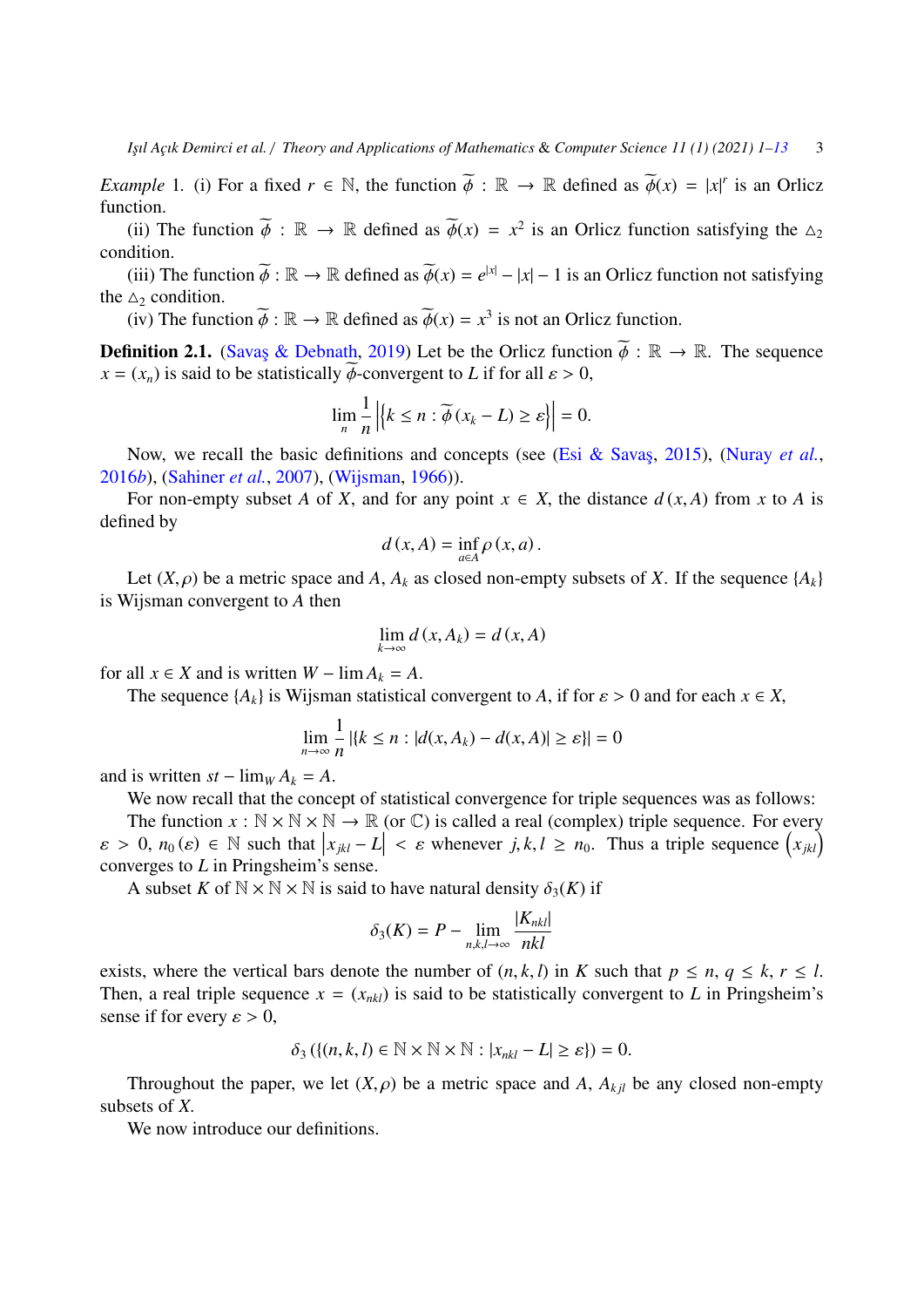**Definition 2.2.** The triple sequence  $\{A_{kjl}\}\$ is Wijsman convergent to *A*, if for each  $x \in X$ 

$$
P - \lim_{k,j,l \to \infty} d(x, A_{kjl}) = d(x, A) \text{ or } \lim_{k,j,l \to \infty} d(x, A_{kjl}) = d(x, A),
$$

and is written  $W_3$  –  $\lim A_{kjl} = A$ .

**Definition 2.3.** The triple sequence  $\{A_{kjl}\}\$ is Wijsman statistically convergent to *A*, if for every  $s > 0$  and for all  $r \in Y$  $\varepsilon > 0$  and for all  $x \in X$ ,

$$
\lim_{m,n,b\to\infty}\frac{1}{mnb}\left|\left\{k\leq m,\,j\leq n,\,l\leq b:\left|d(x,A_{kjl})-d(x,A)\right|\geq\varepsilon\right\}\right|=0,
$$

that is

$$
\left| d(x, A_{kjl}) - d(x, A) \right| < \varepsilon, \text{ almost all } (k, j, l).
$$

In this case, we write  $st_3 - \lim_{W_3} A_{kjl} = A$ .

Wijsman's set of statistically convergent triple sequences is as follows:

$$
(W_3S) := \{ \big\{ A_{kjl} \big\} : st_3 - \lim_{W_3} A_{kjl} = A \}.
$$

A new type of sequence has been previously introduced, called the triple lacunary sequence. A triple sequence  $\theta_3 = \theta_{r,u,p} = \{(k_r, j_u, l_p)\}\$  is called a triple lacunary sequence if there are three increasing integer sequences as follows:

$$
k_0 = 0, h_r = k_r - k_{r-1} \to \infty, \text{ as } r \to \infty,
$$
  

$$
j_0 = 0, h_u = j_u - j_{u-1} \to \infty, \text{ as } u \to \infty
$$

and

$$
l_0 = 0, h_p = l_p - l_{p-1} \to \infty, \text{ as } p \to \infty
$$

Let  $k_{r,u,p} = k_r j_u l_p$ ,  $h_{r,u,p} = h_r h_u h_p$ , and  $\theta_{p,q,r}$  is determined by

$$
I_{r,u,p} = \left\{ (k, j, l) : k_{r-1} < k \le k_r, j_{u-1} < j \le j_u \text{ and } l_{p-1} < l \le l_p \right\},\
$$
\n
$$
q_r = \frac{k_r}{k_{r-1}}, q_u = \frac{j_u}{j_{u-1}} \text{ and } q_p = \frac{l_p}{l_{p-1}} \text{ and } q_{r,u,p} = q_r q_u q_p.
$$

## 3. Main results

Here, we will look at the concepts of Wijsman lacunary convergence, Wijsman strongly lacunary convergence and Wijsman lacunary statistical convergence for sets of triple sequences using the Orlicz function  $\phi$ . In addition, the relationship between Wijsman statistical convergence and Wijsman lacunary statistical convergence for sets of triple sequences will be analyzed using the Orlicz function  $\phi$ .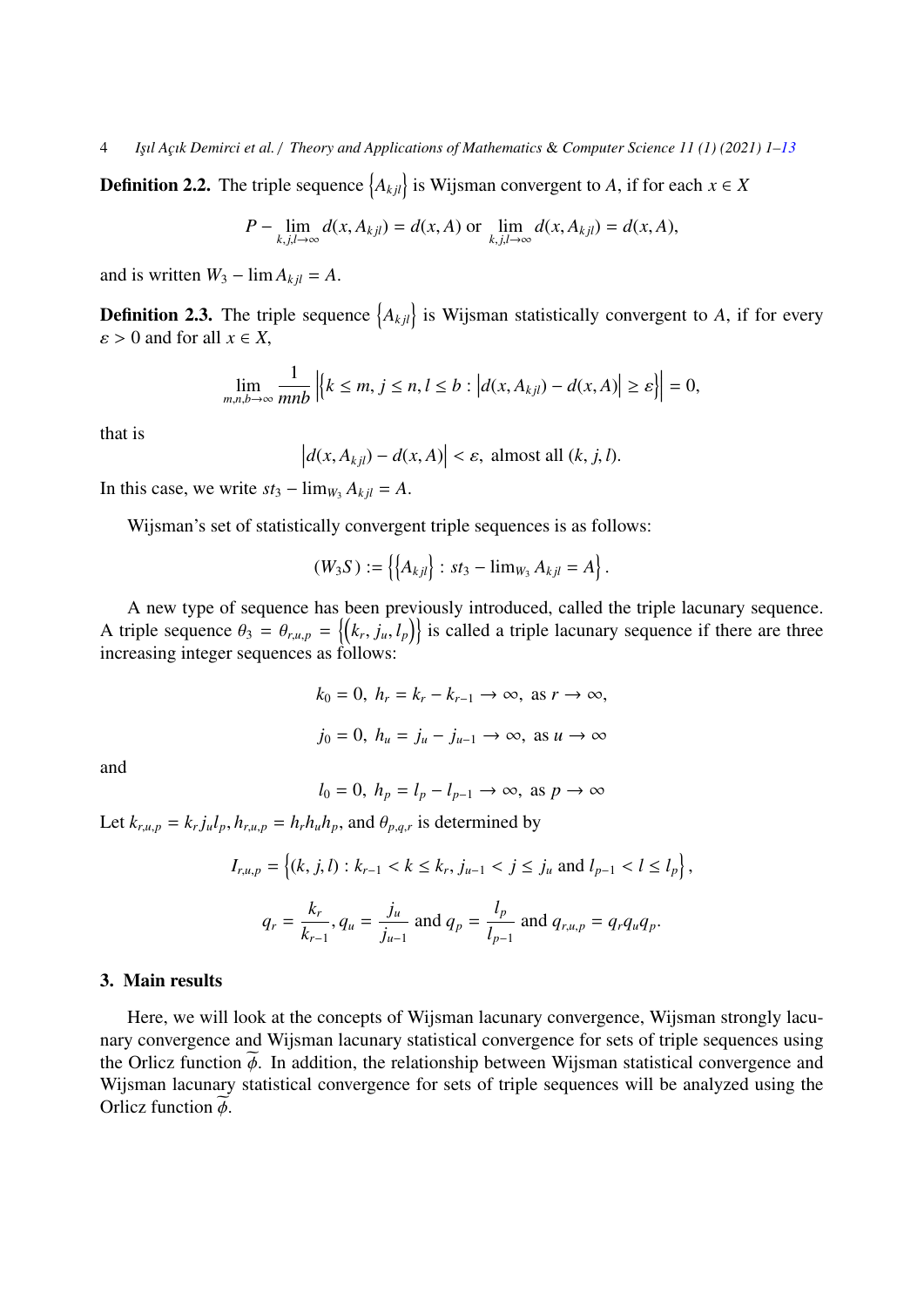**Definition 3.1.** Let  $\theta_3 = \theta_{r,u,p} = \{(k_r, j_u, l_p)\}$  be a triple lacunary sequence. The triple sequence  ${A_{kjl}}$  is Wijsman lacunary convergent to *A*, if for every *x* ∈ *X* 

$$
\lim_{r,u,p\to\infty}\frac{1}{h_{r,u,p}}\sum_{k=k_{r-1}+1}^{k_r}\sum_{j=j_{u-1}+1}^{j_u}\sum_{l=l_{p-1}+1}^{l_p}d(x,A_{kjl})=d(x,A).
$$

In this case  $A_{kjl} \stackrel{(W_3N_{\theta})}{\rightarrow} A$ .

**Definition 3.2.** Let  $\widetilde{\phi}$  :  $\mathbb{R} \to \mathbb{R}$  be an Orlicz function and  $\theta_3 = \theta_{r,u,p} = \{(k_r, j_u, l_p)\}$  be a triple lacunary sequence. The triple sequence  $\{A_{kjl}\}$  is Wijsman strongly lacunary convergent to *A*, if for each  $x \in X$ ,

$$
\lim_{r,u,p\to\infty}\frac{1}{h_{r,u,p}}\sum_{k=k_{r-1}+1}^{k_r}\sum_{j=j_{u-1}+1}^{j_u}\sum_{l=l_{p-1}+1}^{l_p}\widetilde{\phi}\left(d(x,A_{kjl})-d(x,A)\right)=0.
$$

In this case  $A_{kjl} \stackrel{[W_3N_{\theta}]}{\rightarrow} A$ .

**Definition 3.3.** Let  $\widetilde{\phi}$  :  $\mathbb{R} \to \mathbb{R}$  be an Orlicz function. We say that the triple sequence  $\{A_{kjl}\}$  is Wijsman statistically  $\widetilde{\phi}$ -convergent to *A*, if for every  $\varepsilon > 0$  and for each  $x \in X$ ,

$$
\lim_{m,n,b\to\infty}\frac{1}{mnb}\left|\left\{k\leq m,\,j\leq n,\,l\leq b:\widetilde{\phi}\left(d(x,A_{kjl})-d(x,A)\right)\geq \varepsilon\right\}\right|=0,
$$

that is

$$
\widetilde{\phi}\big(d(x,A_{kjl})-d(x,A)\big)<\varepsilon,\text{ almost all } (k,j,l),
$$

and is written  $st_3 - \phi - \lim_{W_3} A_{kjl} = A$ .

Wijsman's set of statistically convergent triple sequences is as follows :

$$
(W_3S)_{\widetilde{\phi}} := \left\{ \left\{ A_{kjl} \right\} : st_3 - \widetilde{\phi} - \lim_{W_3} A_{kjl} = A \right\}.
$$

*Remark.* If we take  $\widetilde{\phi}(x) = |x|$ , then  $st_3 - \widetilde{\phi}$  convergence concepts coincide with Wijsman statistically convergence in Definition 2.3.

**Definition 3.4.** Let  $\widetilde{\phi}$  :  $\mathbb{R} \to \mathbb{R}$  be an Orlicz function and  $\theta_3 = \theta_{r,u,p} = \{ (k_r, j_u, l_p) \}$  be a triple lacunary sequence. The triple sequence  $\{A_{kjl}\}$  $\mathbf{k}_{i,j,l \in \mathbb{N}}$  is Wijsman lacunary statistically  $\phi$ -convergent to *A*, if for each  $\varepsilon > 0$  and for each  $x \in X$ ,

$$
\lim_{r,u,p\to\infty}\frac{1}{h_{r,u,p}}\left|\{(k,j,l)\in I_{r,u,p}:\widetilde{\phi}\left(\big(d(x,A_{kjl})-d(x,A)\right)\geq\varepsilon\big)\right|=0
$$

and is written  $st_3 - \phi - \lim_{W_{\theta_3}} A_{kjl} = A$ .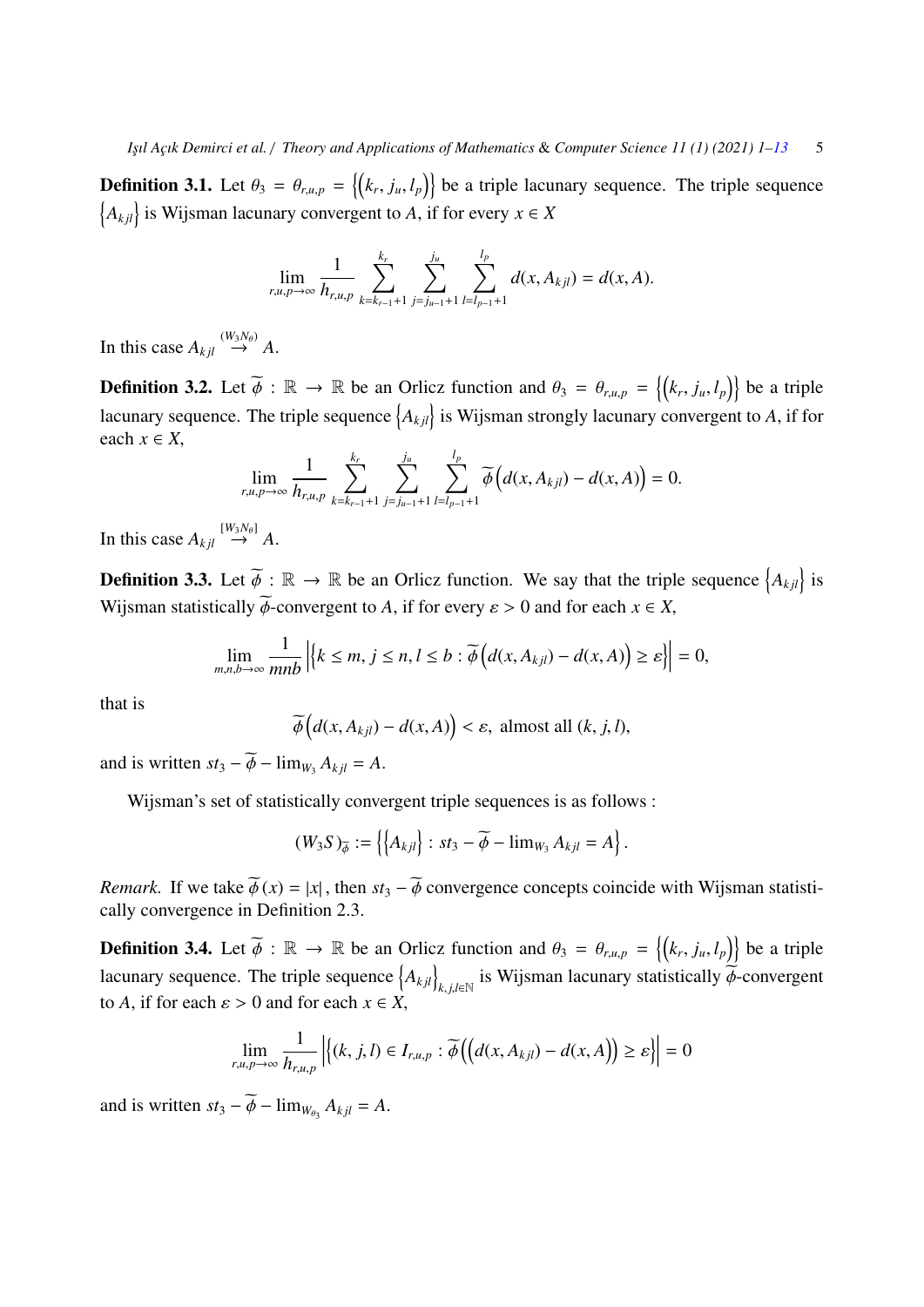## 6 *I¸sıl A¸cık Demirci et al.* / *Theory and Applications of Mathematics* & *Computer Science 11 (1) (2021) 1[–13](#page-10-0)*

The set of Wijsman lacunary statistically  $\widetilde{\phi}$ -convergent triple sequences will be denoted by

$$
(W_3S_{\theta})_{\widetilde{\phi}} := \left\{ \left\{ A_{kjl} \right\} : st_3 - \widetilde{\phi} - \lim_{W_{\theta_3}} A_{kjl} = A \right\}
$$

*Example* 2. Let  $\widetilde{\phi} : \mathbb{R} \to \mathbb{R}$  be an Orlicz function,  $X = \mathbb{R}$  and we denote a triple sequence  $\{A_{kjl}\}$ as:

$$
A_{kjl} := \begin{cases} \left\{ (x, y, z) \in \mathbb{R}^3 : 2 \le x \le k_r - k_{r-1}, 2 \le y \le j_u - j_{u-1}, 2 \le z \le l_p - l_{p-1} \right\} \\ \text{if } k, j, l \ge 2 \text{ and } k, j, l \text{ is cube integer,} \\ \left\{ (1, 1, 1) \right\} & \text{otherwise.} \end{cases}
$$

This sequence is not Wijsman lacunary summable. However, this sequence is Wijsman lacunary statistically  $\widetilde{\phi}$ -convergent to the set  $A = \{(1, 1, 1)\}\.$ 

**Definition 3.5.** Let  $\widetilde{\phi}$  :  $\mathbb{R} \to \mathbb{R}$  be an Orlicz function and  $\theta_3 = \theta_{r,u,p} = \{(k_r, j_u, l_p)\}$  be a triple lacunary sequence. The triple sequence  $\{A_{kjl}\}$  is Wijsman strongly lacunary statistically  $\widetilde{\phi}$ -convergent to A if for each  $x \in X$ to *A*, if for each  $x \in X$ ,

$$
\lim_{r,u,p\to\infty}\frac{1}{h_{r,u,p}}\left|\left\{(k,j,l)\in I_{r,u,p}:\sum_{k=k_{r-1}+1}^{k_r}\sum_{j=j_{u-1}+1}^{j_u}\sum_{l=l_{p-1}+1}^{l_p}\widetilde{\phi}\left(d(x,A_{kjl})-d(x,A)\right)\geq \varepsilon\right\}\right|=0.
$$

In this case we write  $A_{kjl} \stackrel{[W_3N_\theta]_{\phi}^-}{\rightarrow} A$ .

**Theorem 3.1.** (*i*) Let  $\widetilde{\phi}$  :  $\mathbb{R} \to \mathbb{R}$  be an Orlicz function and  $\theta_3 = \theta_{r,u,p} = \{ (k_r, j_u, l_p) \}$  be a triple *lacunary sequence. When*  $\{A_{kjl}\}$ *k.j,l*∈ℕ <sup>*is Wijsman strongly lacunary*  $\widetilde{\phi}$ *-convergent to A,*  $\left\{ A_{kjl} \right\}$ </sup> *<sup>k</sup>*, *<sup>j</sup>*,*l*∈<sup>N</sup> *is Wijsman lacunary statistical*  $\widetilde{\phi}$ -convergent to A

(*ii*) *A suitable subset of*  $(W_3S_\theta)_{\phi}$  *is*  $[W_3N_\theta]_{\phi}$ .

*Proof.* (*i*) For every  $\varepsilon > 0$  and if  $A_{kjl} \to A([W_3N_\theta]_{\phi})$  we write

$$
\sum_{(k,j,l)\in I_{r,u,p}} \widetilde{\phi}\Big(d(x,A_{kjl}) - d(x,A)\Big) \n\geq \sum_{\substack{(k,j,l)\in I_{r,u,p} \\ \widetilde{\phi}\big(d(x,A_{kjl}) - d(x,A)\big) \geq \varepsilon}} \widetilde{\phi}\Big(d(x,A_{kjl}) - d(x,A)\Big)
$$

$$
\geq \varepsilon. \left| \left\{ (k, j, l) \in I_{r,u,p} : \widetilde{\phi} \left( d(x, A_{kjl}) - d(x, A) \right) \geq \varepsilon \right\} \right|
$$

which gives the conclusion.

 $(ii)$  Define a sequence  $\{A_{kjl}\}$  $k$ , *j*,*l*∈N and give  $\theta_3$  to show that it is appropriate the inclusion  $[W_3N_\theta]_{\widetilde{\phi}} \subset (W_3S_\theta)_{\widetilde{\phi}}$  in (*i*):

$$
A_{kjl} := \begin{cases} \{(k, j, l)\}, & \text{if } k_{r-1} < k \leq k_{r-1} + \left[\sqrt{h_r}\right], j_{u-1} < j \leq j_{u-1} + \left[\sqrt{h_u}\right], \\ \{(0, 0, 0)\}, & \text{otherwise.} \end{cases}
$$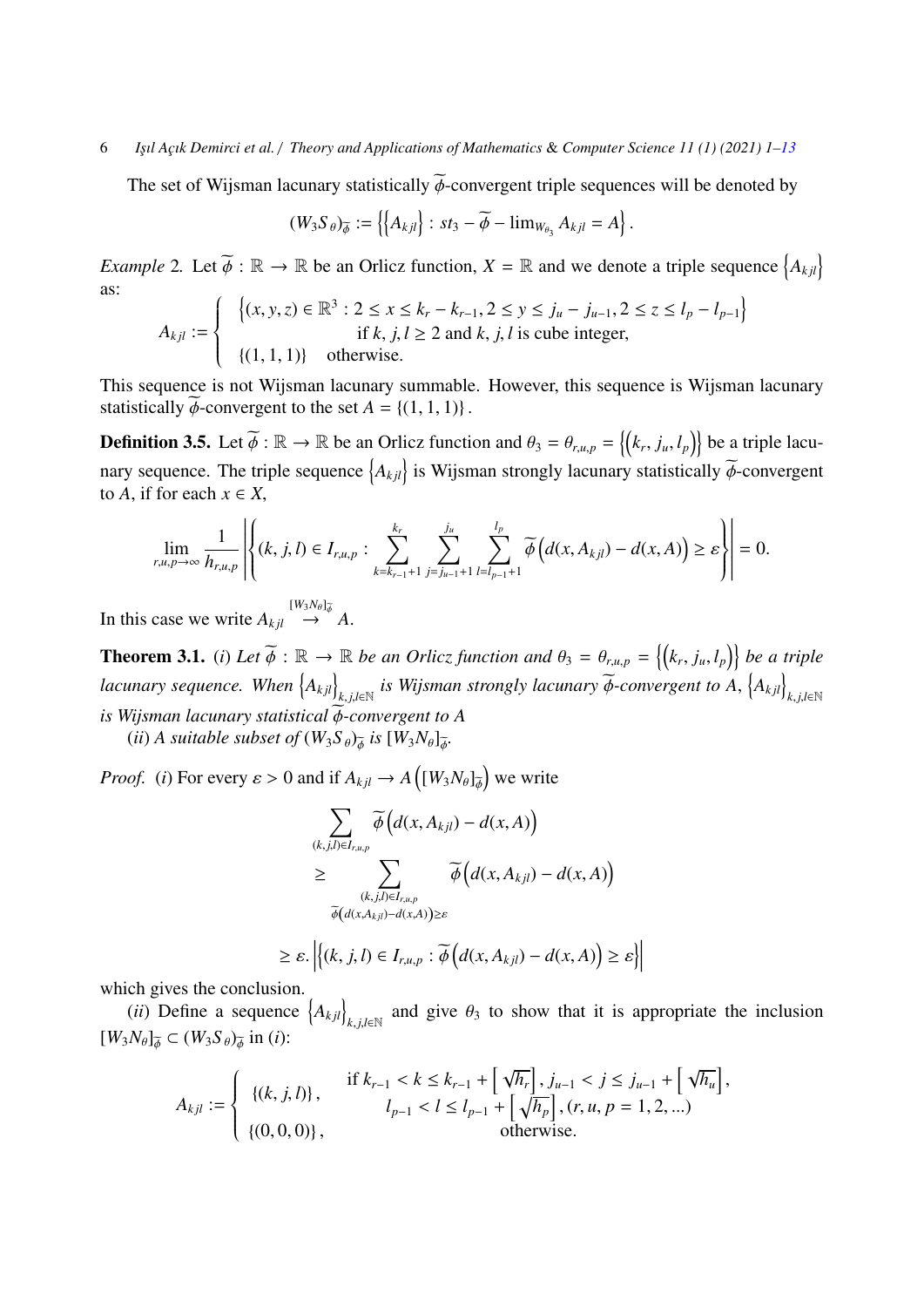*I¸sıl A¸cık Demirci et al.* / *Theory and Applications of Mathematics* & *Computer Science 11 (1) (2021) 1[–13](#page-10-0)* 7

The boundedness of  $\{A_{kjl}\}\$  will be considered. For every  $\varepsilon > 0$  and for each  $x \in X$ ,

$$
\frac{1}{h_r h_u h_p} \left| \left\{ (k, j, l) \in I_{r,u,p} : \widetilde{\phi} \left( d(x, A_{kjl}) - d(x, \{(0, 0, 0)\}) \right) \ge \varepsilon \right\} \right|
$$
\n
$$
= \frac{\left[ \sqrt{h_r} \right] \left[ \sqrt{h_u} \right] \left[ \sqrt{h_p} \right]}{h_{r,u,p}} \to 0, \text{ as } r, u, p \to \infty,
$$

obtained i.e.,  $A_{kjl} \rightarrow \{(0,0,0)\}(W_3S_\theta)_{\widetilde{\phi}}$ . However,

$$
\frac{1}{h_{r,u,p}}\left\{ (k, j, l) \in I_{r,u,p} : \sum_{(k,j,l) \in I_{r,u,p}} \widetilde{\phi}\left(d(x, A_{kjl}) - d(x, \{(0, 0, 0)\})\right) \right\}
$$
\n
$$
= \frac{1}{h_{r,u,p}} \frac{\left(\left[\sqrt{h_r}\right] \cdot \left(\left[\sqrt{h_r}\right] + 1\right)\right) \left(\left[\sqrt{h_u}\right] \cdot \left(\left[\sqrt{h_u} + 1\right]\right)\right) \left(\left[\sqrt{h_p}\right] \cdot \left(\left[\sqrt{h_p}\right] + 1\right)\right)}{8}
$$
\n
$$
\to \frac{1}{8} \neq 0.
$$

Therefore,  $A_{kjl} \nrightarrow \{(0, 0, 0)\} [W_3 N_\theta]_v$ .

**Definition 3.6.** Let  $\widetilde{\phi} : \mathbb{R} \to \mathbb{R}$  be an Orlicz function. A triple sequence  $\{A_{kjl}\}$  is said to be bounded if there exists  $M > 0$  such that  $\widetilde{\phi}(A_{jkl}) \leq M$  for all  $j, k, l \in \mathbb{N}$ .

We denote the space of all bounded triple sequences by  $\ell_{\infty}^3$ .

**Theorem 3.2.** Let  $\widetilde{\phi}$  :  $\mathbb{R} \to \mathbb{R}$  *be an Orlicz function and for any triple lacunary sequence*  $\theta_3 =$ <br> $\begin{bmatrix} \theta & -\frac{1}{k} & i & 1 \end{bmatrix}$  when  $\begin{bmatrix} \phi_1, \ldots, \phi_n \end{bmatrix} \in \mathbb{A}^3$  and  $\begin{bmatrix} \phi_1, \ldots, \phi_n \end{bmatrix}$   $\theta_{r,u,p} = \{(k_r, j_s, l_p)\}\,$ , when  $\{A_{kjl}\}\in \ell^3_\infty$  and  $\{A_{kjl}\}\$ is Wijsman lacunary statistical  $\widetilde{\phi}$ -convergent to A,  $\left\{A_{kjl}\right\}$  is Wijsman strongly lacunary  $\widetilde{\phi}$ -convergent to A.

*Proof.* For each  $x \in X$  and for every  $(k, j, l)$ , what if that  $\{A_{kjl}\}\in \ell^3_{\infty}$  and  $A_{kjl} \to A(W_3S_{\theta})_{\phi}$ , say  $\varphi$  $d(x, A_{jkl}) - d(x, A) \leq M$ . Taken  $\varepsilon > 0$ , we have

$$
\frac{1}{h_{r,u,p}}\sum_{(k,j,l)\in I_{r,u,p}}\widetilde{\phi}\Big(d(x,A_{kjl})-d(x,A)\Big) \n= \frac{1}{h_{r,u,p}}\sum_{\substack{(k,j,l)\in I_{r,u,p}\\ \widetilde{\phi}\big(d(x,A_{kjl})-d(x,A)\big)\geq \varepsilon}}\widetilde{\phi}\Big(d(x,A_{kjl})-d(x,A)\Big)
$$

$$
+ \frac{1}{h_{r,u,p}} \sum_{\substack{(k,j,l)\in I_{r,u,p}\\ \widetilde{\phi}(d(x,A_{kjl})-d(x,A))&\epsilon}} \widetilde{\phi}\Big(d(x,A_{kjl})-d(x,A)\Big) \n\leq \frac{M}{h_{r,u,p}} \left| \left\{ (k,j,l)\in I_{r,u,p} : \widetilde{\phi}\Big(d(x,A_{kjl})-d(x,A)\Big) \geq \frac{\epsilon}{2} \right\} \right| + \frac{\epsilon}{2},
$$

for every  $x \in X$ . Therefore, we give the conclusion.

 $\Box$ 

 $\Box$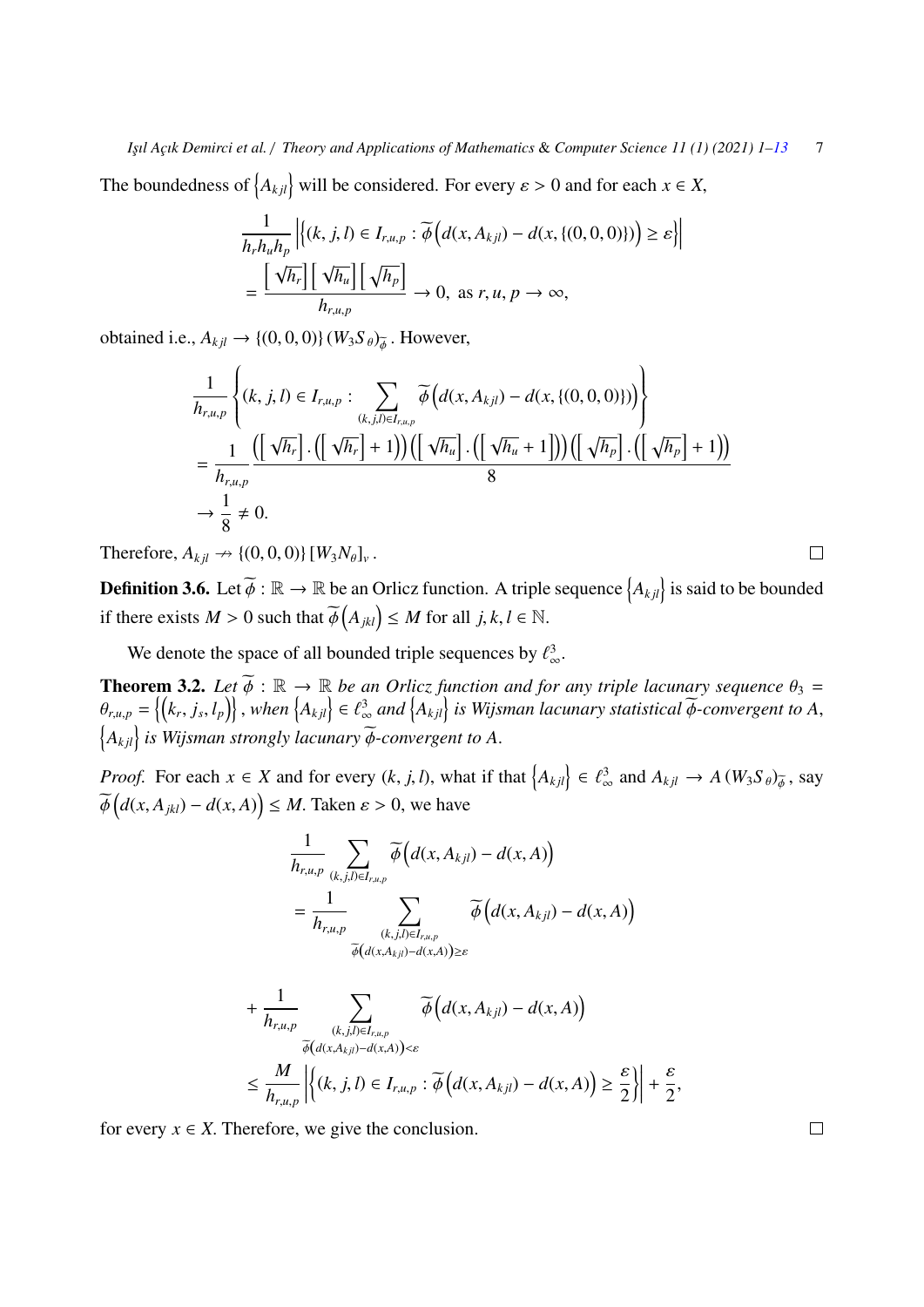8 *I¸sıl A¸cık Demirci et al.* / *Theory and Applications of Mathematics* & *Computer Science 11 (1) (2021) 1[–13](#page-10-0)*

**Theorem 3.3.** Let  $\widetilde{\phi}$  :  $\mathbb{R} \to \mathbb{R}$  be an Orlicz function and  $\theta_3 = \theta_{r,u,p} = \{(k_r, j_u, l_p)\}$  be a triple *lacunary sequence. Then,*  $\{(W_3S_\theta)_{\widetilde{\phi}}\} \cap \ell^3_\infty = \{(W_3N_\theta]_{\widetilde{\phi}}\} \cap \ell^3_\infty$ .

*Proof.* Omitted.

**Theorem 3.4.** *Let*  $\widetilde{\phi}$  :  $\mathbb{R} \to \mathbb{R}$  *be an Orlicz function and for any triple lacunary sequence*  $\theta_3 =$ <br> $\theta = \begin{bmatrix} l_k & i & l \end{bmatrix}$  if  $\liminf_{n \to \infty} \theta_n \geq 1$  then star  $\widetilde{\phi}$  -limmed  $\theta$  is  $\widetilde{\phi}$  -dimpli  $\theta_{r,u,p} = \left\{ (k_r, j_s, l_p) \right\}$ , if  $\liminf_{r,u,p} q_{r,u,p} > 1$ , then  $st_3 - \widetilde{\phi} - \lim_{W_3} A_{kjl} = A$  implies  $st_3 - \widetilde{\phi} - \lim_{W_{\theta_3}} A_{kjl} = A$ *A*.

*Proof.* Suppose that  $\liminf_{r,u,p} q_{r,u,p} > 1$  then there exist  $\gamma > 0$  such that  $q_{r,u,p} \geq 1 + \gamma$  for sufficiently large *<sup>r</sup>*, *<sup>u</sup>*, *<sup>p</sup>* which implies

$$
\frac{h_{r,u,p}}{k_{r,u,p}} \ge \frac{\gamma}{(1+\gamma)}
$$

If  $st_3 - \phi - \lim_{W_3} A_{kjl} = A$ , then for all  $\varepsilon > 0$ , for sufficiently large *r*, *u*, *p* we have

$$
\frac{1}{k_r j_u l_p} \left| \left\{ k \le k_r, j \le j_u, l \le l_p : \widetilde{\phi} \left( d(x, A_{kjl}) - d(x, A) \right) \ge \varepsilon \right\} \right|
$$
\n
$$
\ge \frac{1}{k_r j_u l_p} \left| \left\{ (k, j, l) \in I_{r, u, p} : \widetilde{\phi} \left( d(x, A_{kjl}) - d(x, A) \right) \ge \varepsilon \right\} \right|
$$
\n
$$
\ge \frac{\gamma}{(1 + \gamma)} \cdot \frac{1}{h_{r, u, p}} \left| \left\{ (k, j, l) \in I_{r, u, p} : \widetilde{\phi} \left( d(x, A_{kjl}) - d(x, A) \right) \ge \varepsilon \right\} \right|.
$$

Then, for each *x* ∈ *X*. Therefore,  $st_3 - \bar{\phi} - \lim_{W_{\theta_3}} A_{kj} = A$ . This completes the proof.

**Theorem 3.5.** Let  $\widetilde{\phi}$  :  $\mathbb{R} \to \mathbb{R}$  be an Orlicz function and for any triple lacunary sequence  $\theta_3$  =  $\theta_{r,u,p} = \left\{ (k_r, j_s, l_p) \right\}$ , when  $\limsup_{r,u,p} q_{r,u,p} < \infty$ ,  $st_3 - \widetilde{\phi} - \lim_{w_{\theta_3}} A_{kjl} = A$  implies  $st_3 - \widetilde{\phi} - \lim_{w_3} A_{kjl} = A$ *A*.

*Proof.* When  $\limsup_{r,u,p} q_{r,u,p} < \infty$  then there is an  $M > 0$  such that  $q_{r,u,p} < M$  for all  $r, u, p$ . Assume that  $st_3 - \phi - \lim_{W_{\theta_3}} A_{kjl} = A$  and let

$$
F_{rup} = F(r, u, p, x) := \left| \left\{ (k, j, l) \in I_{r, u, p} : \widetilde{\phi} \left( d(x, A_{kjl}) - d(x, A) \right) \geq \varepsilon \right\} \right|,
$$

for  $\varepsilon > 0$  there is an  $r_0, u_0, p_0 \in \mathbb{N}$  such that

$$
\frac{F_{rup}}{h_{r,u,p}} < \varepsilon, \text{ for all } r > r_0, u > u_0, p > p_0.
$$

Now let

$$
U := \max\left\{F_{rup} : 1 \le r \le r_0, 1 \le u \le u_0, 1 \le p \le p_0\right\}
$$

 $\Box$ 

 $\Box$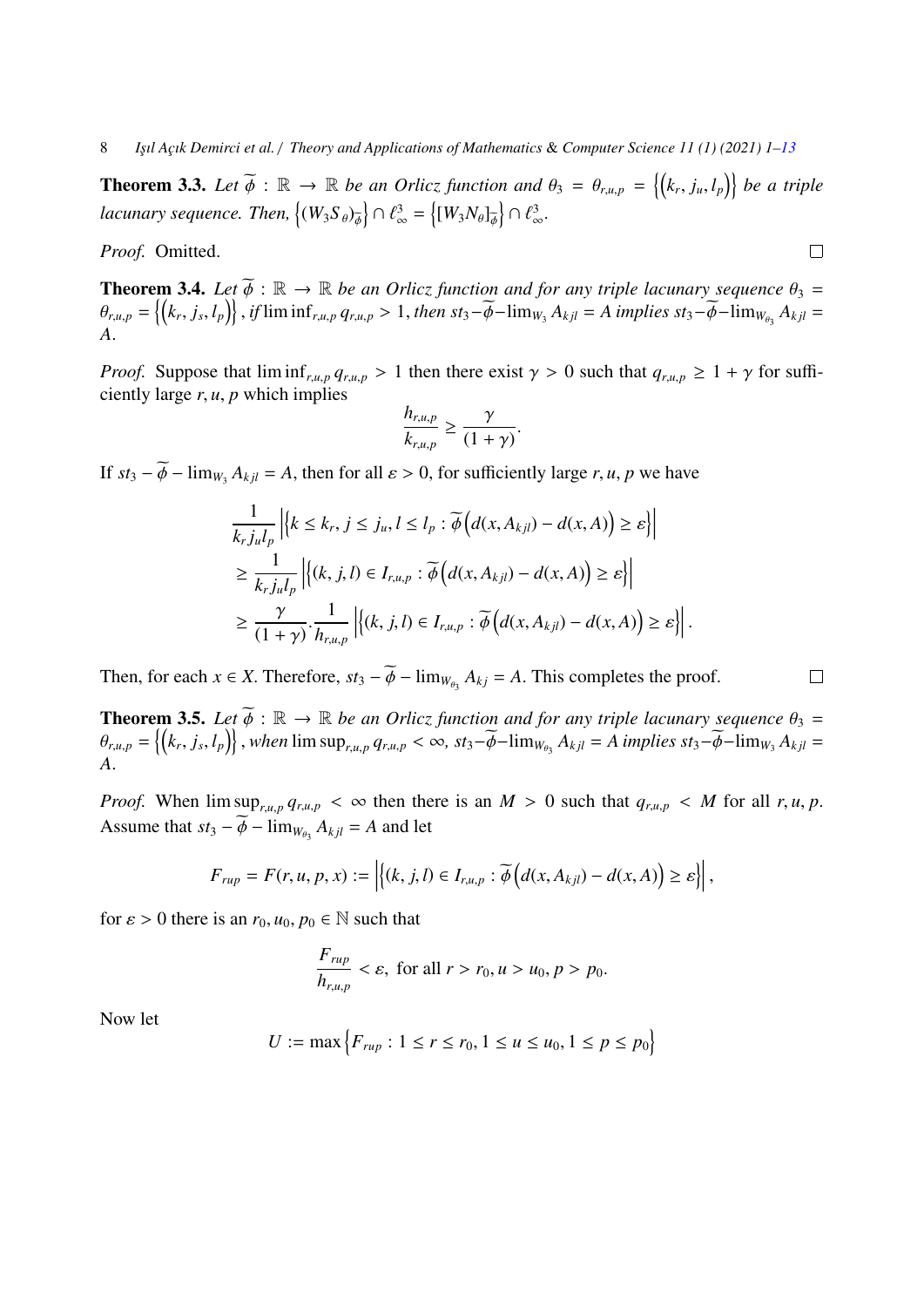and let *t*, *v* and *f* be three integers with satisfying  $k_{r-1} < t \le k_r$ ,  $j_{u-1} < v \le j_u$  and  $l_{p-1} < f \le l_p$ .<br>Then we have Then we have

$$
\frac{1}{t v f} \left| \left\{ k \le t, j \le v, l \le f : \widetilde{\phi} \left( d(x, A_{kjl}) - d(x, A) \right) \ge \varepsilon \right\} \right|
$$
\n
$$
\le \frac{1}{k_{r-1} j_{u-1} l_{p-1}} \left| \left\{ k \le k_r, j \le j_u, l \le l_p : \widetilde{\phi} \left( d(x, A_{kjl}) - d(x, A) \right) \ge \varepsilon \right\} \right|
$$
\n
$$
= \frac{1}{k_{r-1} j_{u-1} l_{p-1}} \left\{ \left| \left\{ (k, j, l) \in I_{1,1,1} : \widetilde{\phi} \left( d(x, A_{kjl}) - d(x, A) \right) \ge \varepsilon \right\} \right| \right\}
$$
\n
$$
+ \dots + \frac{1}{k_{r-1} j_{u-1} l_{p-1}} \left| \left\{ (k, j, l) \in I_{r,u,p} : \widetilde{\phi} \left( d(x, A_{kjl}) - d(x, A) \right) \ge \varepsilon \right\} \right| \right\}
$$
\n
$$
= \frac{1}{k_{r-1} j_{u-1} l_{p-1}} \left\{ F_{111} + F_{222} + \dots + F_{r_0 u_0 p_0} + F_{r_0 + 1 u_0 + 1 p_0 + 1} + \dots + F_{r u p} \right\}
$$
\n
$$
\le \frac{U}{k_{r-1} j_{u-1} l_{p-1}} r_0 u_0 p_0
$$
\n
$$
+ \frac{1}{k_{r-1} j_{u-1} l_{p-1}} \left\{ h_{r_0 + 1, u_0 + 1, p_0 + 1} \frac{F_{r_0 + 1 u_0 + 1, p_0 + 1}}{h_{r_0 + 1, u_0 + 1, p_0 + 1}} + \dots + h_{r, u, p} \frac{F_{r u p}}{h_{r, u, p}} \right\}
$$
\n
$$
\le \frac{r_0 u_0 p_0 U}{k_{r-1} j_{u-1} l_{p-1}} + \varepsilon \frac{\sup_{k_r = k_{r-1} j_u - 1} F_{r u p}}{k_{r-1} j_{u-1} l_{p-1}}
$$

and this completes the proof of of theorem.

**Theorem 3.6.** *Let*  $\widetilde{\phi}$  :  $\mathbb{R} \to \mathbb{R}$  *be an Orlicz function. For any triple lacunary sequence*  $\theta_3 = \theta_{r,u,p}$  $\{k_r,j_s,l_p\}\}\$ , if  $1 < \liminf_{r,u,p} q_{r,u,p} \leq \limsup_{r,u,p} q_{r,u,p} < \infty$  then  $(W_3S)_{\widetilde{\phi}} = (W_3S_{\theta})_{\widetilde{\phi}}$ .

*Proof.* This follows from Theorem 3.4 and Theorem 3.5.

**Theorem 3.7.** Let  $\widetilde{\phi}$  :  $\mathbb{R} \to \mathbb{R}$  be an Orlicz function and  $\theta_3 = \theta_{r,u,p} = \{ (k_r, j_u, l_p) \}$  be a triple  $lacunary sequence. When  $\{A_{kjl}\}\in (W_3S)_{\widetilde{\phi}}\cap (W_3S_{\theta})_{\widetilde{\phi}}, st_3-\widetilde{\phi}-\lim_{W_{\theta_3}}A_{kjl}=st_3-\widetilde{\phi}-\lim_{W_3}A_{kjl}.$$ 

*Proof.* Assume first that  $st_3 - \widetilde{\phi} - \lim_{W_3} A_{kjl} = A$  and  $st_3 - \widetilde{\phi} - \lim_{W_{\theta_3}} A_{kjl} = B$  and  $A \neq B$ . For

$$
\frac{1}{2}\widetilde{\phi}\left(d(x,A)-d(x,B)\right) > \varepsilon
$$

 $\Box$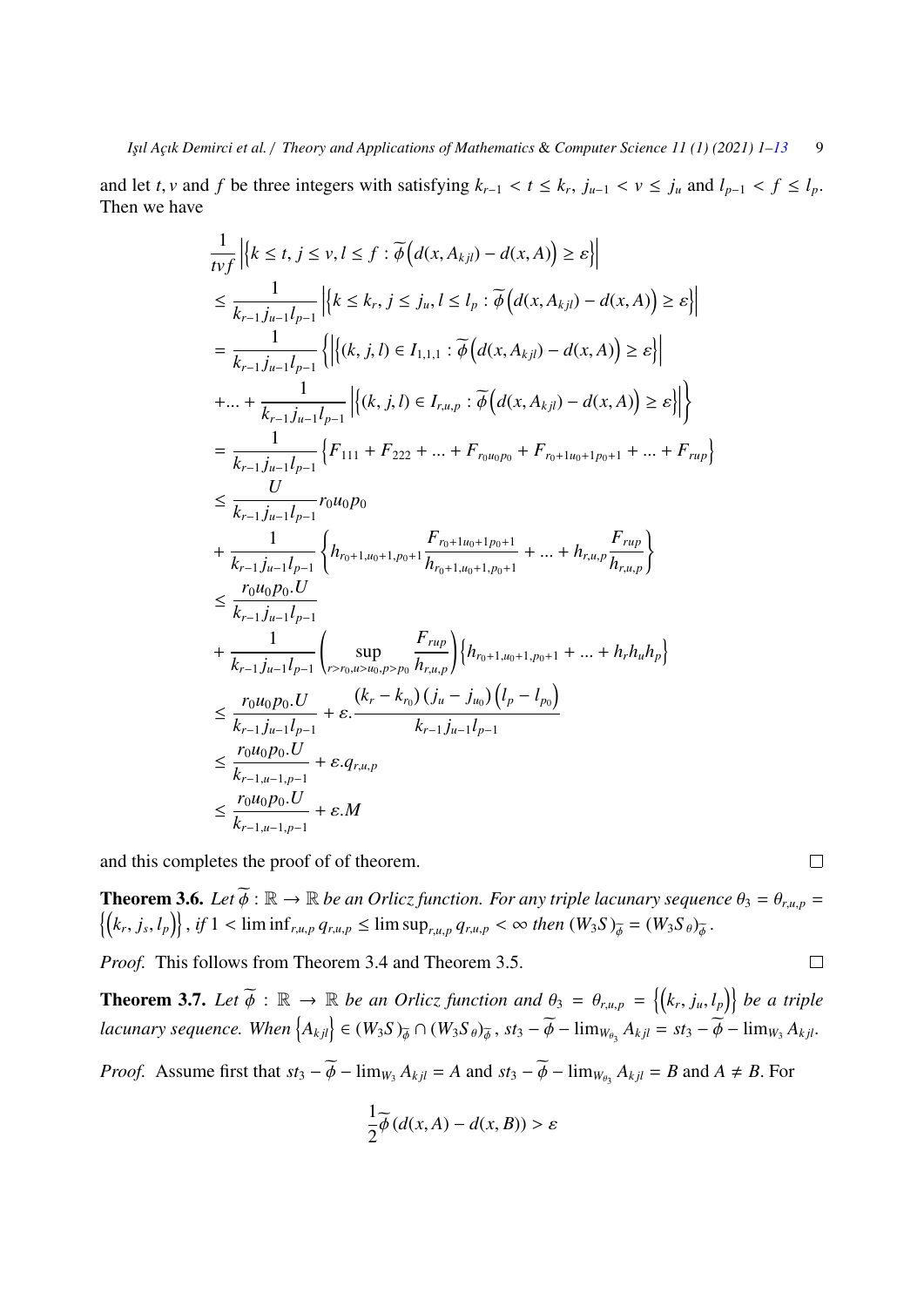10 *I¸sıl A¸cık Demirci et al.* / *Theory and Applications of Mathematics* & *Computer Science 11 (1) (2021) 1[–13](#page-10-0)*

and every  $x \in X$  we get

$$
\lim_{m,n,b\to\infty}\frac{1}{mnb}\left|\left\{k\leq m,\,j\leq n,\,l\leq b:\widetilde{\phi}\left(d(x,A_{kjl})-d(x,B)\right)\geq \varepsilon\right\}\right|=1.
$$

Considering the  $k_t j_v l_w$ th term of the statistical limit expression

$$
\frac{1}{mnb} \left| \left\{ k \leq m, j \leq n, l \leq b : \widetilde{\phi} \left( d(x, A_{kjl}) - d(x, B) \right) \geq \varepsilon \right\} \right| :
$$

$$
\frac{1}{k_{t}j_{v}l_{w}}\left|\left\{k \leq k_{t}, j \leq j_{v}, l \leq l_{w} : \widetilde{\phi}\left(d(x, A_{kjl}) - d(x, B)\right) \geq \varepsilon\right\}\right|
$$
\n
$$
= \frac{1}{k_{t}j_{v}l_{w}}\left|\left\{(k, j, l) \in \bigcup_{r, u, p=1, 1, 1}^{t, v, w} I_{r, u, p} : \widetilde{\phi}\left(d(x, A_{kjl}) - d(x, B)\right) \geq \varepsilon\right\}\right|
$$
\n
$$
= \frac{1}{k_{t}j_{v}l_{w}} \cdot \sum_{r, u, p=1, 1, 1}^{t, v, w}\left|\left\{(k, j, l) \in I_{r, u, p} : \widetilde{\phi}\left(d(x, A_{kjl}) - d(x, B)\right) \geq \varepsilon\right\}\right|
$$
\n
$$
= \frac{1}{\sum_{r, u, p=1, 1, 1}^{t, v, w} h_{r}h_{u}h_{p}} \cdot \sum_{r, u, p=1, 1, 1}^{t, v, w}\left|\left\{(k, j, l) \in I_{r, u, p} : \widetilde{\phi}\left(d(x, A_{kjl}) - d(x, B)\right) \geq \varepsilon\right\}\right|
$$
\n
$$
= \frac{1}{\sum_{r, u, p=1, 1, 1}^{t, v, w} h_{r, u, p}h_{r, u, p} s_{r u p}},
$$

where

$$
s_{rup} = \frac{1}{h_{r,u,p}} \left| \left\{ (k, j, l) \in I_{r,u,p} : \widetilde{\phi} \left( d(x, A_{kjl}) - d(x, B) \right) \ge \varepsilon \right\} \right| \to 0
$$

that  $A_{kjl} \rightarrow B(W_3S_\theta)_{\phi}$ . Since  $\theta_3$  is a triple lacunary sequence,

$$
\frac{1}{\sum_{r,u,p=1,1,1}^{t,v,w}h_{r,u,p}}\cdot\sum_{r,u,p=1,1,1}^{t,v,w}h_{r,u,p}s_{rup}
$$

is the regular weighted mean transform of *<sup>s</sup>rup*, (see [\(Fridy & Orhan,](#page-10-12) [1993\)](#page-10-12)), and hence it also approaches zero as  $t$ ,  $v$ ,  $w \rightarrow \infty$ . Furthermore, since this is a subsequence of

$$
\left\{\frac{1}{mnb} \left| \left\{k \leq m, j \leq n, l \leq b : \widetilde{\phi}\left(d(x, A_{kjl}) - d(x, B)\right) \geq \varepsilon\right\} \right|\right\}_{m,n,b=1,1,1}^{\infty,\infty,\infty}
$$

herefrom

$$
\lim_{m,n,b\to\infty}\frac{1}{mnb}\left|\left\{k\leq m,\,j\leq n,\,l\leq b:\widetilde{\phi}\left(d(x,A_{kjl})-d(x,B)\right)\geq \varepsilon\right\}\right|\neq 1,
$$

 $\Box$ 

and this is a contradiction. This shows that we cannot have  $A \neq B$ .

From [\(Nuray & Rhoades,](#page-11-16) [2012\)](#page-11-16), we introduced the notion of strongly almost  $\widetilde{\phi}$ -convergence for sets of triple sequences as follows :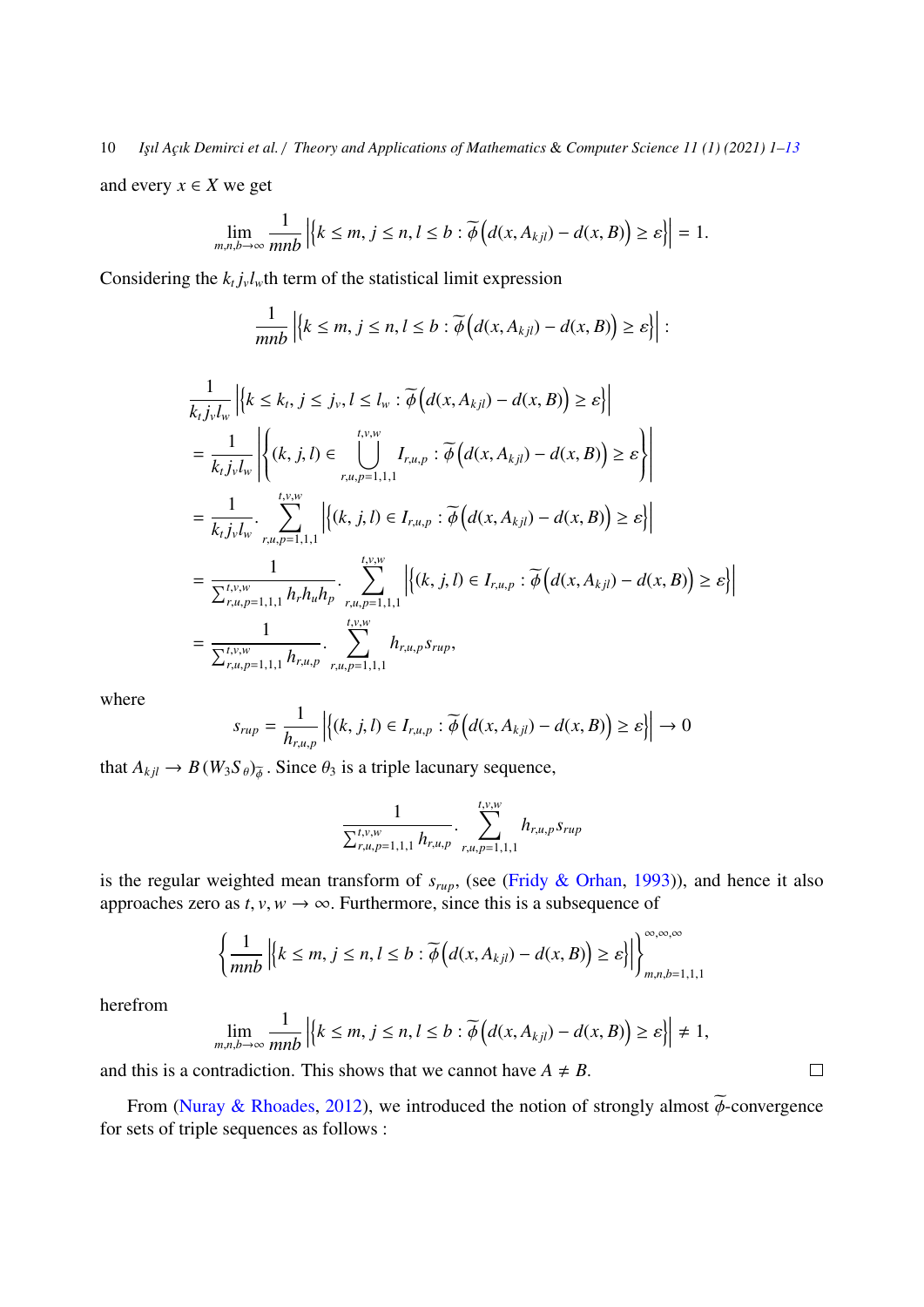**Definition 3.7.** Let  $\widetilde{\phi}$  :  $\mathbb{R} \to \mathbb{R}$  be an Orlicz function and  $\theta_3 = \theta_{r,u,p} = \{ (k_r, j_u, l_p) \}$  be a triple lacunary sequence. The triple sequence  $\{A_{kjl}\}$  is Wijsman strongly almost  $\widetilde{\phi}$ -convergent to *A*, if for each  $x \in X$ ,

$$
\lim_{p,q,r\to\infty}\frac{1}{pqr}\sum_{k=1}^p\sum_{j=1}^q\sum_{l=1}^r\widetilde{\phi}\left(d(x,A_{k+m,j+n,l+o})-d(x,A)\right)=0
$$

uniformly in *m*, *n*, *o*, and is written  $A_{kjl} \stackrel{[W_3AC]_{\phi}}{\rightarrow} A$ .

The set of Wijsman strongly almost convergent sequences will be denoted

$$
[W_3AC]_{\widetilde{\phi}} := \left\{ \left\{ A_{kjl} \right\} : \lim_{p,q,r \to \infty} \frac{1}{pqr} \sum_{k=1}^p \sum_{j=1}^q \sum_{l=1}^r \widetilde{\phi}\left( d(x,A_{k+m,j+n,l+o}) - d(x,A) \right) = 0 \right\}.
$$

**Corollary 3.8.** Let  $\widetilde{\phi}$  :  $\mathbb{R} \to \mathbb{R}$  be an Orlicz function and  $\theta_3 = \theta_{r,u,p} = \{(k_r, j_u, l_p)\}$  be a triple *lacunary sequence. Then*  $\left\{ [W_3AC]_{\phi}^{\sim} \right\} = \cap \left\{ [W_3N_{\theta}] \right\}$ .

From Corollary 3.8, the relations  $[W_3AC]_{\phi} \subset \ell_{\infty}^3$  and Theorem 3.3, we have following theorem:

**Theorem 3.9.** Let  $\widetilde{\phi}$  :  $\mathbb{R} \to \mathbb{R}$  be an Orlicz function and  $\theta_3 = \theta_{r,u,p} = \{(k_r, j_u, l_p)\}$  be a triple<br>lacynary sequence, If  $\Phi_3$  denotes the set of all triple lacynary sequences, then *lacunary sequence. If* Φ<sup>3</sup> *denotes the set of all triple lacunary sequences, then*

$$
\left\{[W_3AC]_{\overline{\phi}}\right\} = \ell_\infty^3 \cap \left(\cap_{\theta_3 \in \Phi_3} \left\{(WS_\theta)_{\overline{\phi}}\right\}\right).
$$

#### <span id="page-10-0"></span>References

<span id="page-10-4"></span>Altay, B. and F. Başar (2005). Some new spaces of double sequences. *Journal of Mathematical Analysis and Applications* 309(1), 70–90.

<span id="page-10-11"></span>Başar, F. (2012). *Summability Theory and Its Applications*. Bentham Science Publishers. İstanbul.

- <span id="page-10-5"></span>Dündar, E. and N. Akin (2020). Wijsman lacunary ideal invariant convergence of double sequences of sets. *Honam Mathematical Journal* 42(2), 345–358.
- <span id="page-10-7"></span>Dutta, A.-J., A. Esi and B.-C. Tripathy (2013). Statistically convergent triple sequence spaces defined by orlicz function. *Journal of Mathematical Analysis* 4(2), 16–22.
- <span id="page-10-8"></span>Esi, A. and E. Savas (2015). On lacunary statistically convergent triple sequences in probabilistic normed space. *Applied Mathematics and Information Sciences* 9(5), 2529–2534.
- <span id="page-10-9"></span>Esi, A. and E. Subramanian (2017). Wijsman rough statistical convergence on triple sequences. *International Journal of Sciences: Basic and Applied Research* 32(3), 13–27.
- <span id="page-10-10"></span>Esi, A., N. Subramanian and A. Esi (2018). Wijsman rough  $I$ -convergence limit point of triple sequences defined by a metric function. *Annals of Fuzzy Mathematics and Informatics* 15(1), 47–57.
- <span id="page-10-1"></span>Fast, H. (1951). Sur la convergence statistique. *Colloquium Mathematicum* 2, 241–244.

<span id="page-10-2"></span>Fridy, J.-A. (1985). On statistical convergence. *Analysis (Munich)* 5, 301–313.

- <span id="page-10-12"></span>Fridy, J.-A. and C. Orhan (1993). Lacunary statistical convergence. *Pacific Journal of Mathematics* 160(1), 43–51.
- <span id="page-10-3"></span>Gürdal, M. (2004). Some Types of Convergence. Doctoral Diss. S. Demirel Univ. Isparta.
- <span id="page-10-6"></span>Gürdal, M. and A. Sahiner (2008). Extremal *I*-limit points of double sequences. *Applied Mathematics E-Notes* 8, 131– 137.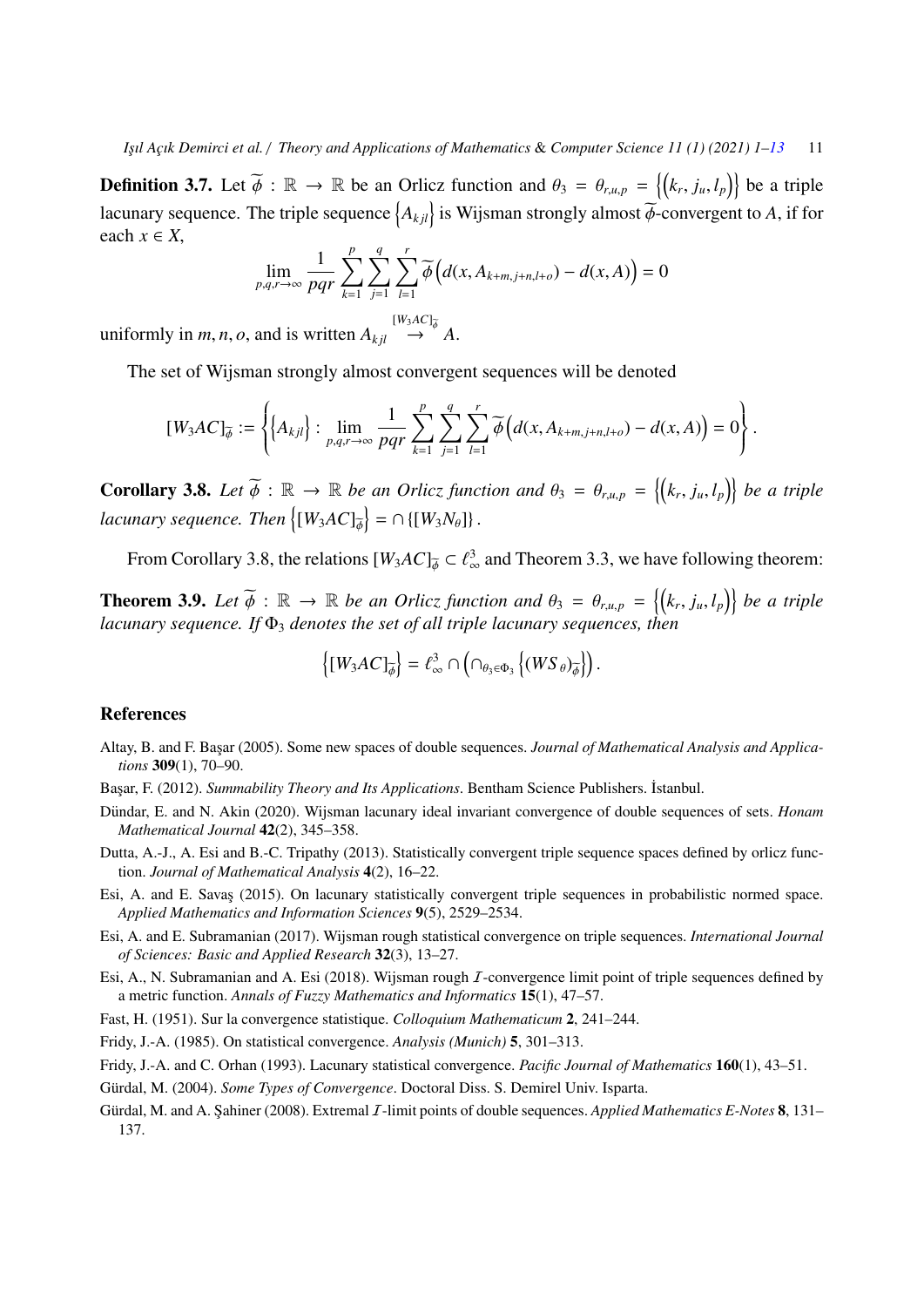- 12 *I¸sıl A¸cık Demirci et al.* / *Theory and Applications of Mathematics* & *Computer Science 11 (1) (2021) 1[–13](#page-10-0)*
- <span id="page-11-1"></span>Gürdal, M. and M.-B. Huban (2012). *I*-limit points in random 2-normed spaces. *Theory and Applications of Mathematics* & *Computer Science* 2(1), 15–22.
- <span id="page-11-18"></span>Gürdal, M. and M.-B. Huban (2014). On  $I$ -convergence of double sequences in the topology induced by random 2-norms. *Matematički Vesnik* 66(1), 73-83.
- <span id="page-11-2"></span>Gürdal, M. and M.-B. Huban (2017). Statistical convergence and c<sup>\*</sup>-operator algebras. *Theory and Applications of Mathematics* & *Computer Science* 7(2), 41–50.
- <span id="page-11-19"></span>Hazarika, B., A. Alotaibi and S.-A. Mohiudine (2020). Statistical convergence in measure for double sequences of fuzzy-valued functions. *Soft Computing* 24(9), 6613–6622.
- <span id="page-11-11"></span>Huban, M.-B. and M. Gürdal (2021). Wijsman lacunary invariant statistical convergence for triple sequences via orlicz function. *Journal of Classical Analysis, (accepted)*.
- <span id="page-11-12"></span>Huban, M.-B., M. Gürdal and E. Savas (2020).  $I$ -statistical limit superior and  $I$ -statistical limit inferior of triple sequences. In: *7th International Conference on Recent Advances in Pure and Applied Mathematics, Proceeding Book of ICRAPAM*. pp. 42–49.
- <span id="page-11-20"></span>Mohiuddine, S.-A. and B.-A.-S. Alamri (2019). Generalization of equi-statistical convergence via weighted lacunary sequence with associated korovkin and voronovskaya type approximation theorems. *Revista de la Real Academia de Ciencias Exactas, F´ısicas y Naturales. Serie A. Matem ´aticas* 113(3), 1955–1973.
- <span id="page-11-21"></span>Mursaleen, M. and F. Başar (2020). *Sequence Spaces: Topics in Modern Summability Theory*. CRC Press, Taylor & Francis Group, Series: Mathematics and Its Applications, Boca Raton London New York.
- <span id="page-11-5"></span>Mursaleen, M. and O.-H.-H. Edely (2003). Statistical convergence of double sequences. *Journal of Mathematical Analysis and Applications* 288, 223–231.
- <span id="page-11-3"></span>Nabiev, A.-A., E. Savas and M. Gürdal (2019). Statistically localized sequences in metric space. *Journal of Applied Analysis and Computation* 9(2), 739–746.
- <span id="page-11-16"></span>Nuray, F. and B.-E. Rhoades (2012). Statistical convergence of sequences of sets. *Fasciculi Mathematici* 49, 87–99.
- <span id="page-11-6"></span>Nuray, F., R.-F. Patterson and E. Dündar (2016*a*). Asymptotically lacunary statistical equivalence of double sequences of sets. *Demonstratio Mathematica* 49(2), 183–196.
- <span id="page-11-24"></span>Nuray, F., U. Ulusu and E. Dündar (2016b). Lacunary statistical convergence of double sequences of sets. *Soft Computing* 20, 2883–2888.
- <span id="page-11-7"></span>Patterson, R.-F. and E. Savas (2005). Lacunary statistical convergence of double sequences. *Mathematical Communications* 10, 55–61.
- <span id="page-11-22"></span>Rao, M.-M. and Z.-D. Ren (2002). *Applications of Orlicz spaces*. Marcel Dekker Inc. New York. Basel.
- <span id="page-11-10"></span>Sahiner, A., M. Gürdal and F.-K. Düden (2007). Triple sequences and their statistical convergence. Selcuk Journal of *Applied Mathematics* 8(2), 49–55.
- <span id="page-11-4"></span>Savas, E. and M. Gürdal (2014). Generalized statistically convergent sequences of functions in fuzzy 2-normed spaces. *Journal of Intelligent* & *Fuzzy Systems* 27(4), 2067–2075.
- <span id="page-11-23"></span>Savas¸, E. and S. Debnath (2019). Lacunary statistically φ-convergence. *Note di Matematica* <sup>39</sup>(2), 111–119.
- <span id="page-11-13"></span>Subramanian, N. and A. Esi (2017*a*). Wijsman rough convergence of triple sequences. *Matematychni Studii* 48(2), 171–179.
- <span id="page-11-14"></span>Subramanian, N. and A. Esi (2017*b*). Wijsman rough  $\lambda$ -weak statistical convergence of order  $\alpha$  of triple sequence of functions. *Asia Pasific Journal of Mathematics* 4(1), 49–61.
- <span id="page-11-15"></span>Subramanian, N. and A. Esi (2018). Wijsman rough lacunary statistical convergence on *I*-cesaro triple sequences. *International Journal of Analysis and Applications* 16(5), 643–653.
- <span id="page-11-8"></span>Tortop, S. and E. Dündar (2008). Wijsman  $I_2$ -invariant convergence of double sequences of sets. *Journal of Inequalities and Special Functions* 9(4), 90–100.
- <span id="page-11-0"></span>Tripathy, B.-C. (2003). Statistically convergent double sequences. *Tamkang Journal of Mathematics* 34(3), 231–237.
- <span id="page-11-17"></span>Ulusu, U. and E. Dündar (2014). *I*-lacunary statistical convergence of sequences of sets. *Filomat* **28**(8), 1567–1574.
- <span id="page-11-9"></span>Ulusu, U. and E. Dündar (2016). Asymptotically  $I_2$ -lacunary statistical equivalence of double sequences of sets.